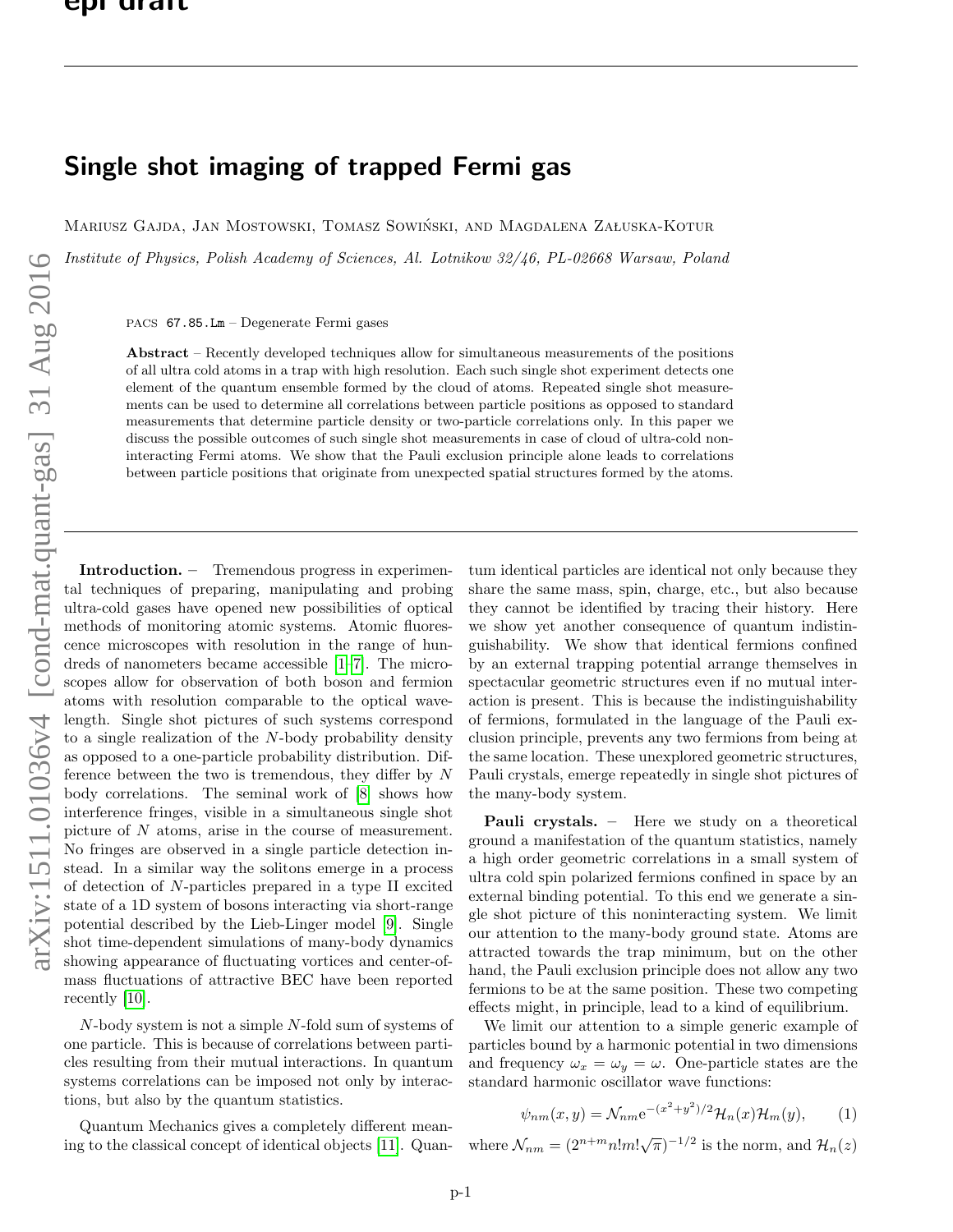

<span id="page-1-0"></span>Fig. 1: Pauli crystals in two-dimensional harmonic trap. Configurations maximizing N-particle probability:  $(a) - 3$ atoms, (b) – 6 atoms, (c) – 10 atoms, (d) – 15 atoms.

is the *n*-th Hermite polynomial. The positions  $x$  and  $y$  are expressed in the normal harmonic oscillator units, i.e. the unit of length being  $a = \sqrt{\hbar/M\omega}$ , where M is the mass of the particle. Quantum numbers  $n$  and  $m$  enumerate excitations in  $x$  and  $y$  direction respectively. We consider an isotropic trap, therefore all states with the same total number of excitations,  $n + m$ , are degenerated. These states have energy  $E_{nm} = \hbar \omega (n + m + 1)$ , all states of the same energy form an energy shell.

The ground state of a non-interacting N-body system is very simple, every particle occupies a different one-particle state. As a result the N lowest energy states, up to the Fermi energy are occupied. For  $N = 1, 3, 6, 10, 15$  the ground state is uniquely defined because all states at or below the Fermi level are occupied and states above the Fermi level remain not occupied. The many-body ground state is degenerated whenever the total number of particles does not coincide with the degeneracy of the energy shells.

The many-body wave function is simply the Slater determinant of the occupied one-particle orbitals:  $\Psi({\bm r}_1,\ldots,{\bm r}_N)=\sqrt{\frac{1}{N!}}\det[\psi_{ij}({\bm r}_k)].$  The modulus square of the wave function  $|\Psi(\mathbf{r}_1,\ldots,\mathbf{r}_N)|^2$  is the probability density of finding the particles at positions  $r_1, \ldots, r_N$ .

In a single-shot measurement with a fluorescence microscope, a set of N positions of atoms can be determined. It is therefore legitimate to study the outcomes of such measurements on a theoretical ground. The positions are probabilistic variables, therefore the most probable ones are of special importance. To determine the configuration maximizing the N-body probability distribution  $|\Psi(\mathbf{r}_1,\ldots,\mathbf{r}_N)|^2$  we used the Monte-Carlo algorithm [\[12\]](#page-6-6). Starting from a randomly chosen configuration we shift positions of all particles and check if the shifted configuration is more probable then the starting one. In case of failure another attempt is made. In Fig.[\(1\)](#page-1-0) we show the most probable configurations for a different number of fermions in a two-dimensional harmonic trap. We see that geometric structures do appear.

The patterns are universal if  $N$  corresponds to closed energy shells, i.e. takes one of the values  $N = 1, 3, 6, 10, 15$ . For open shells (not shown here) the patterns depend on the occupied orbitals at the Fermi level. Concentrating on the closed shells we see the following crystalline structures: an equilateral triangle for three atoms; a pentagon at the outer shell and one atom located at the trap center for six atoms; two shells are seen for ten atoms – an equilateral triangle forming the inner shell and a heptagon forming the outer shell; and finally, for fifteen atoms, the third shell develops – one atom is located at the center, five atoms at the middle shell form a pentagon and the remaining nine atoms are located at the outermost shell. Let us note that if the inner shell contains more than one atom it is generally not possible to match the discrete symmetries of the inner and outer shells. In this case the orientation of the inner shell with respect to the outer shell is fixed. Moreover the shells do not form regular polygons, i.e., distances of particles to the trap center vary slightly. The geometric shells are different than energy shells.

## Single shot detection of many-body system. –

Existence of geometrical structures maximizing the Nbody probability is an unexpected consequence of the Fermi-Dirac statistics. Whether this fact belongs to a class of physical curiosities without any importance whatsoever depends upon possibility of detection of Pauli crystals. Do they really exist in a sense that the probability distribution of different configurations is sharply peaked at the most probable one? Or, on the contrary, are they very elusive object because probability distribution of different configurations is very flat and its maximum does not distinguish any particular geometric arrangement?

To answer these questions we have to analyze outcomes of single-shot measurements. Each such measurement gives a collection of values of N particle positions. These values are unpredictable, have probabilistic character, however the most probable configurations should emerge as the most frequently observed ones in a series of measurements. Let us now discuss detection of particle positions, such measurement is particularly important in discussion of the properties of the many-body system.

Consider an array of detectors, each one measures a particle at the position  $X$ . A single measurement of a particle at position x (a click in the measuring device) means that the detector reacted to a particle. We introduce a function that takes values 0 if no particle is detected and 1 if a particle is detected.:

$$
Click(\mathbf{X}|\mathbf{x}) = \delta(\mathbf{X} - \mathbf{x}).
$$
\n(2)

Because the outcome of a single measurement is unpredictable, one has to repeat it many times to get a statistics. Repeated measurements allow to make a histogram defined as:

$$
h_M(\mathbf{X}) = \frac{1}{M} \sum_{s=1}^{M} \text{Click}(\mathbf{X}|\mathbf{x}^{(s)}),
$$
 (3)

where s refers to different measurements. It can be shown straightforwardly that in the limit of infinitely many measurements one gets the one-particle probability distribution:

$$
\lim_{M \to \infty} h_M(\mathbf{X}) = p(\mathbf{X}),\tag{4}
$$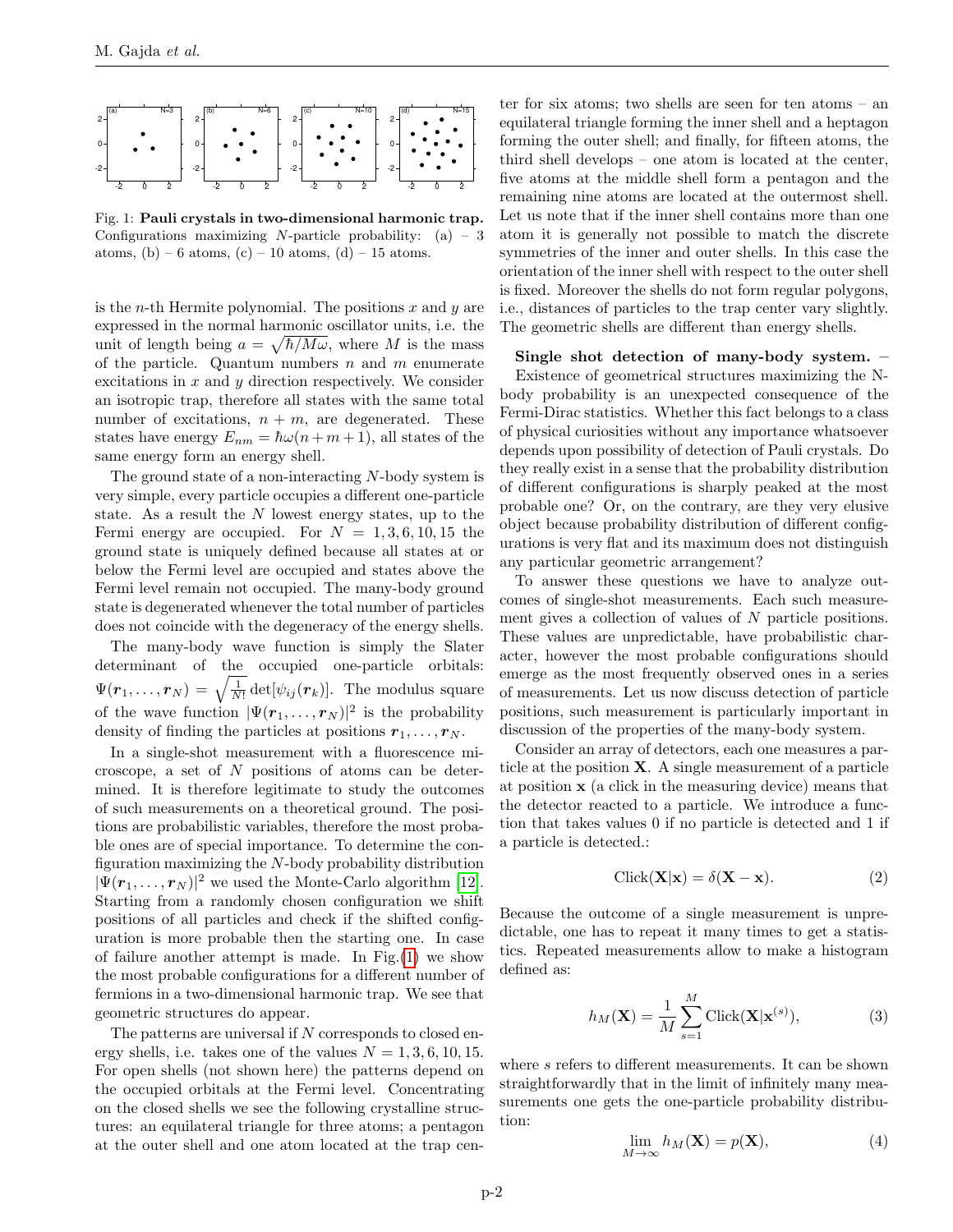where

$$
p(\mathbf{X}) = \int d\mathbf{x}_2 \cdots d\mathbf{x}_N |\Psi(\mathbf{X}, \mathbf{x}_2, \dots, \mathbf{x}_N)|^2.
$$
 (5)

This quantity gives the probability distribution of finding one particle at a point X, without any information on the correlations between the particles.

Consider now a simultaneous detection of N particles in a single shot measurement. Its result is given by:

SingleShort
$$
(\mathbf{X}|\mathbf{x}_1,\ldots,\mathbf{x}_N)
$$
 =  $\sum_{i=1}^N$ Click $(\mathbf{X}|\mathbf{x}_i)$ . (6)

Single shot is, in our case, a mapping of the  $2N$ dimensional configuration space on the 2-dimensional physical space. It contains information on the geometry of the detected configuration, however it tells nothing about probabilities of different configurations. Many repetitions are needed to get the probabilities and to construct a histogram of particles' positions:

<span id="page-2-0"></span>
$$
H(\mathbf{X}) = \frac{1}{M} \sum_{s=1}^{M} \text{SingleShot}(\mathbf{X}|\mathbf{x}_1^{(s)}, \dots, \mathbf{x}_N^{(s)}) \quad (7)
$$

$$
= \frac{1}{M} \sum_{s=1}^{M} \sum_{i=1}^{N} \text{Click}(\mathbf{X}|\mathbf{x}_i^{(s)}).
$$
 (8)

Evidently, by changing order of summation in Eq.[\(8\)](#page-2-0), we get:

$$
H(\mathbf{X}) = N h_M(\mathbf{X}).\tag{9}
$$

The histogram however, does not contain any information about higher order correlations, in particular about the geometry carried by a single shot picture. Correlations are washed out by summation of different outcomes.

Correlating configurations. – Analysis of geometric configurations cannot be based on a simple histogram of particle positions. Some quantitative methods allowing to compare different configurations, not the positions of individual particles, are required. For a convenience we introduce a symbol  $\{x\}_N$  to denote the configuration  $(\mathbf{x}_1, \ldots, \mathbf{x}_N)$ . In order to compare an outcome of a measurement  $\{x\}_N$  with a given pattern, i.e. with the Pauli crystal structure  $\{r_0\}_N$ , we have to define a measure in the space of configurations defining the distance between them. To this end we use polar coordinates instead of the cartesian ones,  $(\mathbf{x}_i) \rightarrow (r_i, \phi_i)$ ,  $(\mathbf{r}_{0_i}) \rightarrow (r_{0_i}, \phi_{0_i})$ , and assign to every particle  $\mathbf{x}_i$  its unique partner  $\mathbf{r}_{0_{\sigma(i)}},$  $(\mathbf{x}_i) \to (\mathbf{r}_{0_{\sigma(i)}})$ . If the coordinates form a single shell then the transformation  $\sigma$  is a cyclic permutation of the set  $1, \ldots, N$ . We define the distance between the two configurations as:

$$
d(\{\mathbf{x}\}_N, \{\mathbf{r_0}\}_N) = \sum_{i=1}^N (\phi_{0_i} - \phi_{\sigma(i)})^2.
$$
 (10)



<span id="page-2-1"></span>Fig. 2: Comparison of one-particle and configuration probability densities. (a), (b) – 3 atoms, (c), (d) – 6 atoms, (e),  $(f) - 10$  atoms,  $(g)$ ,  $(h) - 15$  atoms. For each pair of figures we show a one-particle density distribution obtained with a direct collecting of the particle positions in many single shot experiments  $H(\mathbf{X})/N$  – left panels: (a), (c), (e), (g). In right panels – (b), (d), (f), (h), we show configuration probability density  $C(\mathbf{X})/N$  resulting from the image processing. Position is measured in natural units of the harmonic oscillator. The same color scale is used for every pair of figures. Note that configuration distributions are strongly peaked around maximal values. This maxima dominate over relatively flat structures of the one-particle density.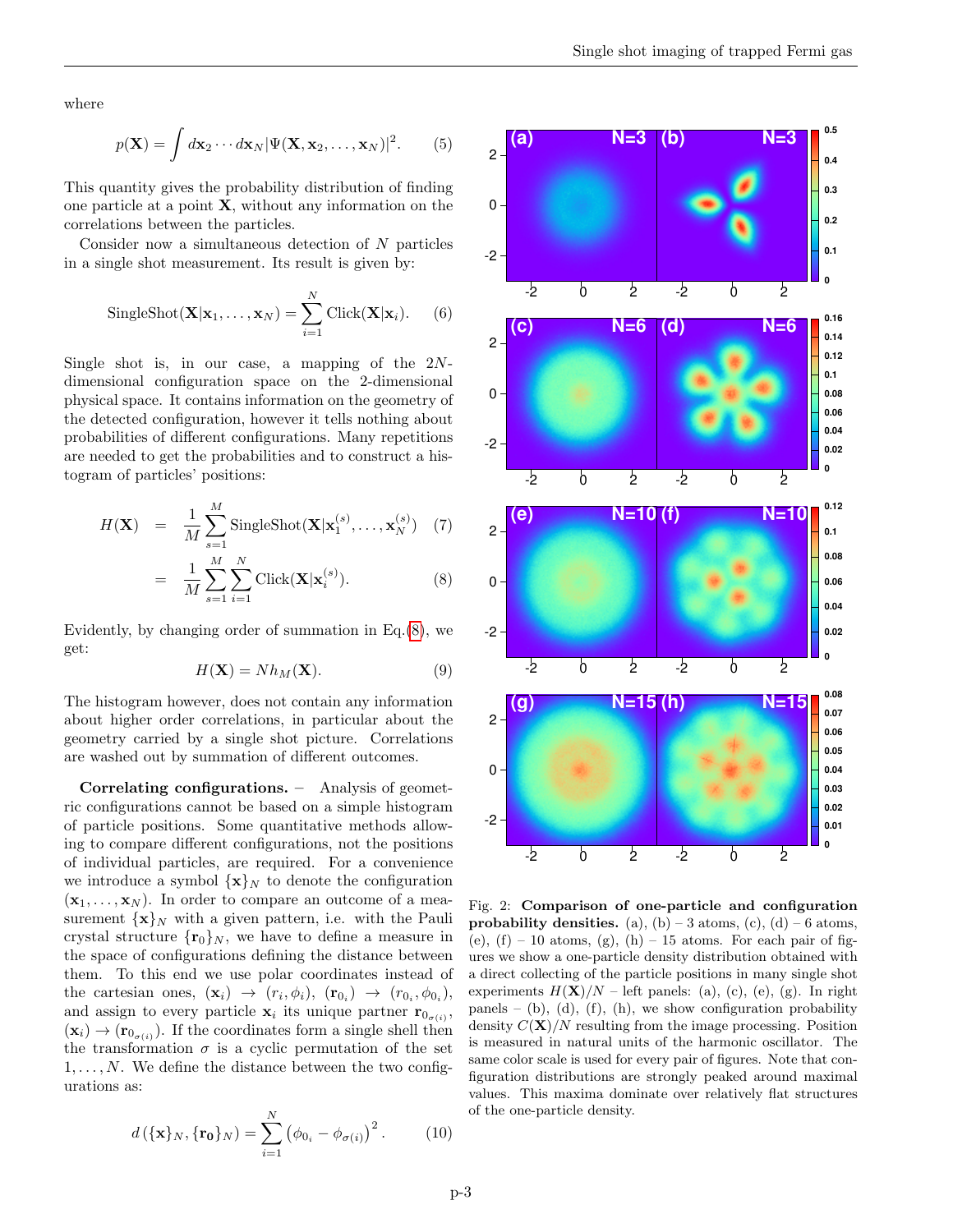The above definition is not the only possible. In fact a problem of the good definition of a distance between polygons is one the basic problems in all pattern recognition algorithms which inevitably must assume some knowledge about the pattern. However, we checked that our definition works very well in the case studied here. We checked then when a system has a  $n$ -fold axis of symmetry, in order to ensure elementary fairness treatment of all particles, the maximal angle of rotation has to be limited to  $2\pi/n$ . Only then, all maxima of the pattern found have similar heights and widths.

To observe the Pauli crystals one has to correlate outcomes of simultaneous measurement of all N positions. Single shot will never give a pure geometry of the Pauli crystal because of quantum fluctuations of the particle positions. The crystalline pattern has to be extracted from the measured noisy structure with the help of the image processing. Our goal is to compare different configurations leaving aside such details as the position of the center of mass and the orientation of the configuration in space, thus the geometry of a configuration depends only on relative positions of particles. Therefore we shift the center of mass of the configuration at hand to the origin of the coordinate system:  $\mathbf{x}'_i = \mathbf{x}_i - \mathbf{x}_{CM}$  ( $\mathbf{x}_{CM} = (1/N) \sum_{i=1,N} \mathbf{x}_i$ ) and then apply rotations in the  $x-y$  plane by an angle  $\alpha$ ,

$$
\mathbf{x}_{i}(\alpha) = \mathcal{R}_{\alpha} \left( \mathbf{x}_{i} - \mathbf{x}_{CM} \right). \tag{11}
$$

The 'best alignment' of a given configuration  $\{x(\alpha)\}\$ N is therefore the one which minimizes the distance:

<span id="page-3-0"></span>
$$
d\left(\{\mathbf{x}(\alpha)\}_N, \{\mathbf{r_0}\}_N\right) = \min. \tag{12}
$$

Eq.[\(12\)](#page-3-0) determines the rotation angle  $\alpha$ , which brings the given configuration to the 'closest' distance to the pattern. Evidently this angle is different for every configuration.

Our strategy of image processing is the following. Each configuration, selected according to the N-particle probability distribution, is optimally transformed by an isometric transformation  $\{x\}_N \to \{x(\alpha)\}_N$  to match the pattern according to  $Eq.(12)$  $Eq.(12)$ . To gain an insight into the geometric configuration we introduce the configuration probability density,  $C(\mathbf{X})$  which is the histogram of configurations:

$$
C(\mathbf{X}) = \frac{1}{M} \sum_{s=1}^{M} \text{SinglePhot}(\mathbf{X}|\mathbf{x}_1^{(s)}(\alpha), \dots, \mathbf{x}_N^{(s)}(\alpha))
$$
\n(13)

The configuration probability density  $C(X)$  is seemingly not much different from the histogram of particles' positions,  $H(\mathbf{X})$ . In fact the difference, related to the preprocessing of the measurement outcome, is tremendous. Contrary to  $H(\mathbf{X})$  which is proportional to one-particle probability density, the configuration probability density  $C(X)$  contains information about the geometric N-order correlations of the particles.



<span id="page-3-1"></span>Fig. 3: Quality of pattern recognition. (a) Configuration density of the excited state of 6-particle system obtained after image processing based on a comparison with a corresponding excited state Pauli crystal pattern. (b) Configuration density of the state shown in (a) but obtained after processing of the same data as used in (a), but based on a comparison with the ground state pattern of 6-particle system. The patterns are marked by dots.

Ensemble of configurations. – To generate an ensemble of configurations according to the many-body probability distribution we use the Metropolis algorithm. We generate a random Markov walk in the configuration space. The states belonging to the Markov chain become members of the ensemble. The transition probability between subsequent configurations  $\{x^{(s)}\}_N \rightarrow$  ${\mathbf y}^{(s)}\}_N$  is given by the ratio of their probabilities  $p=$  $|\Psi(\{\mathbf{y}^{(s)}\}_N)|^2/|\Psi(\{\mathbf{x}^{(s)}\}_N)|^2$ , [\[12\]](#page-6-6). If  $p > 1$  the trial configuration is accepted to the chain:  $\{ \mathbf{x}^{(s+1)} \}_N = \{ \mathbf{y}^{(s)} \}_N$ . If  $p < 1$  there are two options chosen probabilistically: (a) the trial step is accepted to the ensemble with the probability  $p, \{\mathbf{x}^{(s+1)}\}_N = {\{\mathbf{y}^{(s)}\}}_N$ , (b) the old configuration is again included into the chain with the probability  $(1 - p)$ ,  ${\mathbf x}^{(s+1)}_N = {\mathbf x}^{(s)}_N$ , Typically we generate  $2 \times 10^6$  configurations, each being a set of  $N$  positions on a two dimensional plane. Next we collect many realizations of the quantum state and after M realizations we have  $N \times M$ positions of particles. A histogram of such realizations, i.e. one-particle density,  $H(\mathbf{X})/N$ , and configuration density probability,  $C(\mathbf{X})/N$ , for  $N = 3, 6, 10, 15$  atoms are shown in Fig.[\(2\)](#page-2-1). In all cases the one-particle distribution is a smooth function of axial symmetry with some maxima in the radial direction. Clearly the one-particle distribution does not show any geometric structures resembling the Pauli crystals shown in Fig.[\(1\)](#page-1-0).

On the contrary, the configuration density probability  $C(X)/N$  shown in left panels of Fig[\(2\)](#page-2-1) exhibits the geometric structure of Pauli crystals. The agreement is amazing – compare Fig. $(1)$ . Quantum fluctuations lead to some smearing of the crystal vertexes, fortunately the uncertainties of atom positions are smaller than their separations, at least for small N. For larger N several shells are formed. The outer shells are somewhat melted because of quantum fluctuations. A similar method of imaging geometrical structures formed by interacting Rydberg atoms was recently realized in experiment with ultra cold atoms [\[13\]](#page-6-7). Evidently our image processing, thus configuration density,  $C(\mathbf{X})$ , depends on the pattern. To show how image-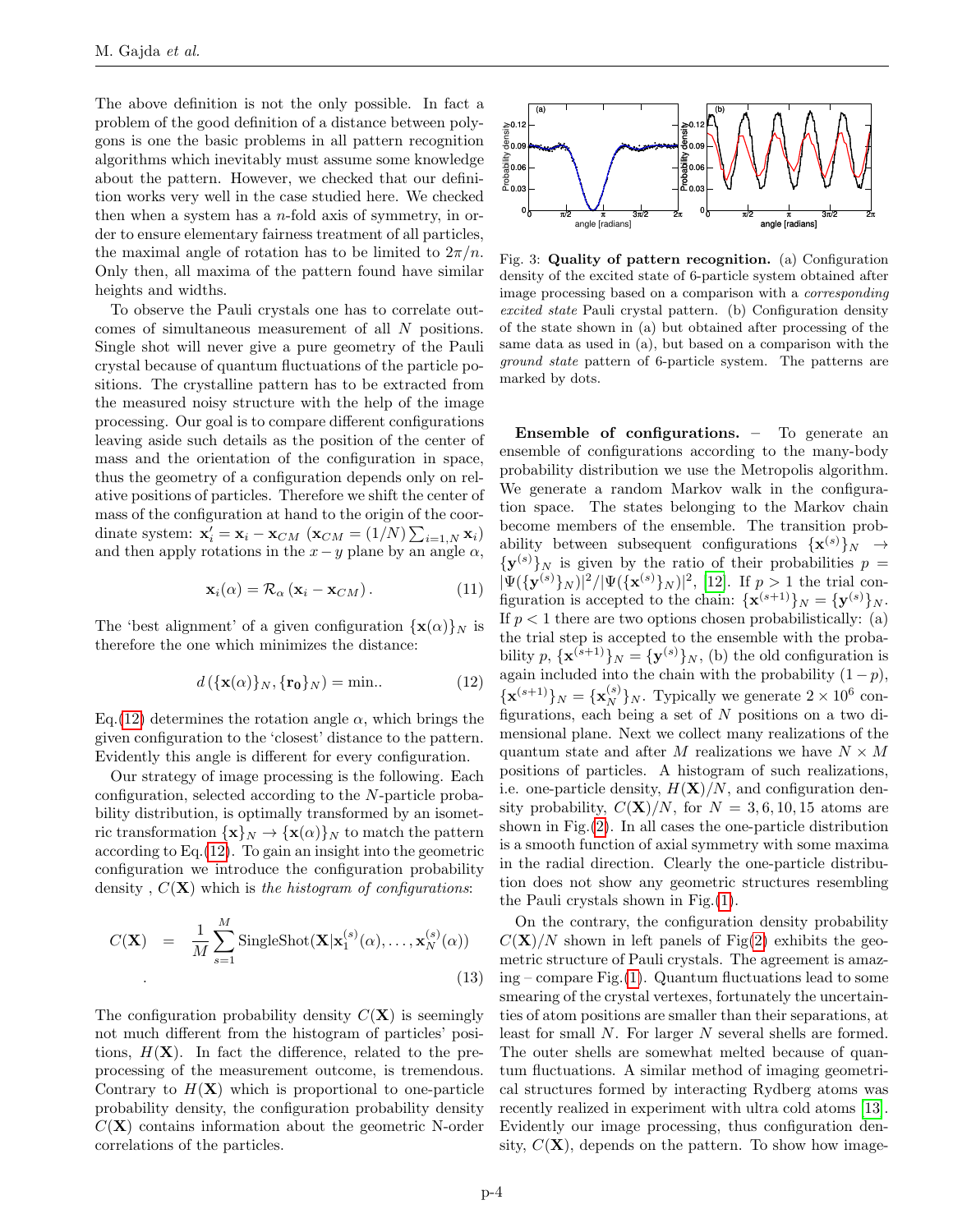

<span id="page-4-0"></span>Fig. 4: Open shell Pauli crystalline structure for  $N=5$ atoms. (a) – one-particle probability distribution  $H(\mathbf{X})/N$ , (b) – configuration probability distribution  $C(\mathbf{X})/N$ . Note that color scale is different in both panels to emphasize a small structure in the one-particle density. Maxima of one-particle distribution do not coincide with maxima of configuration distribution. The latter are marked by blue and black dots.

processed configurations are biased by the pattern used, in Fig.[\(3\)](#page-3-1) we show two configuration densities obtained by the best matching of the same ensemble of single shot pictures to a two different patterns. As an example we choose the ensemble of configurations generated from the probability distribution of the one of lowest excited states of  $N = 6$  particles, obtained by exciting the one at the Fermi surface. In the Slater determinant we replaced the state  $n_x = 2, n_y = 0$  by  $n_x = 2, n_y = 1$ . In Fig.[\(3a](#page-3-1)) we show the configuration density obtained by fitting the ensemble of configurations to the 'native' crystalline structure of the excited state (marked by blue dots), while in the right panel, Fig.[\(3b](#page-3-1)), the same set of images is adjusted to the ground state Pauli crystal, marked by black dots. A 'quality' of agreement, favors the native structure. If, as the pattern, a configuration similar to the native one were used, the pattern recognition algorithm would have produced a better agreement with the pattern . This however is not surprising, similar patterns are hard to distinguish.

In the case studied here the configuration of maximal probability is not unique. The system we investigate has some symmetries. The same symmetries are enjoyed by the N-particle probability. In the case of closed energy shells the symmetries are rotations around the trap center, reflections and inversion. There are also other symmetries like permutations of the particles and some specific symmetries depending on the particle number N. This results in a huge degeneracy of configurations with maximal probability. All of them differ by some symmetry operation. The symmetries are broken differently in each single realization. This is an additional reason why the histogram based on the generated single shot realizations washes out the Pauli-crystal structure.

The above discussion might suggest that the problem of recognition of the crystalline structures is solely due the high symmetry of the system, and necessity of a proper alignment of single shot outcomes can be presumably overcame by choosing a trapping potential of a very low symmetry. One can hope then, that even one-particle density will show a number of maxima arranged in the geometry of Pauli crystals. Such small oscillations of one-particle density are in fact typical for small systems of noninteracting fermions as a result of the oscillatory character of one-particle wavefunctions – thus of one-particle densities too. We want to stress that this is not the case here, structures we found are different.

To show the effect of symmetry, we consider a case of  $N = 5$  particles, i.e. the open shell structure where we have a freedom to choose two occupied orbital out of three basis states. In Fig.[\(4\)](#page-4-0) we show the one-particle density  $H(\mathbf{X})/N$  and the configuration probability density  $C(X)/N$  for the ground state system of  $N=5$  particles. To lift the degeneracy we assumed that in the ground state the orbitals  $n = 2, m = 0$ , and  $n = 1, m = 1$  are occupied and the orbital  $n = 0, m = 2$  is empty. This choice is equivalent to assumption that  $\omega_x$  is 'a bit' smaller than  $\omega_y$ . The ground state has no rotational symmetry, the only symmetry is the reflection with respect to the  $y$ -axis,  $y \rightarrow -y$ .

There are two equivalent configurations maximizing the 5-particle probability. These are isosceles trapezoids differing by the reflection, see blue and black dots in Fig.[\(4a](#page-4-0)). These Pauli crystalline structures are drawn on top of the corresponding one-particle density. The structures are located in the region when the density is large, but evidently most of atoms forming the Pauli structure are not located at the maxima of the one-particle density. The one-particle density has two maxima, both on the  $y$ -axis. On the contrary, sharp maxima of the configuration density,  $C(\mathbf{X})/N$ , Fig.[\(4b](#page-4-0)), fit perfectly to the geometry of the Pauli crystal. The configuration density was obtained by our image processing method using rotations to align the configurations.

Few-particle correlations. – In this section we use an example of  $N = 6$  particles to show to what extend the low-order correlation function carry information on the Pauli crystalline structures. The Pauli crystal in this case forms two geometric shells with one particle in the trap center and five at the outer shell of the radius  $r_0 = 1.265$ , see Fig.[\(1\)](#page-1-0). The one-particle density does not depend on the azimuthal angle. This is expected because of the axial symmetry. But also a radial structure of the one-particle density does not indicate any geometrical arrangement of atoms. The one-particle density has a sharp maximum at the center of the trap, a plateau at larger distances, and finally, at distance of the order of  $r \sim 1$ , it falls to zero quite rapidly, Fig[\(2c](#page-2-1)). Nothing particular is happening at the distance  $r_0 = 1.265$ . The one-particle density does not suggest existence of the shell of the radius  $r_0$ .

One might expect, however, that two-body correlations will disclose a geometric ordering. Fig.[\(5a](#page-5-0)) shows the conditional probability density of particle detection at position  $r_0$  as a function of the azimuthal angle, provided that simultaneously another particle is found at the same distance  $r_0$  and at the azimuthal angle  $\phi_0 = 2.705$ . Polar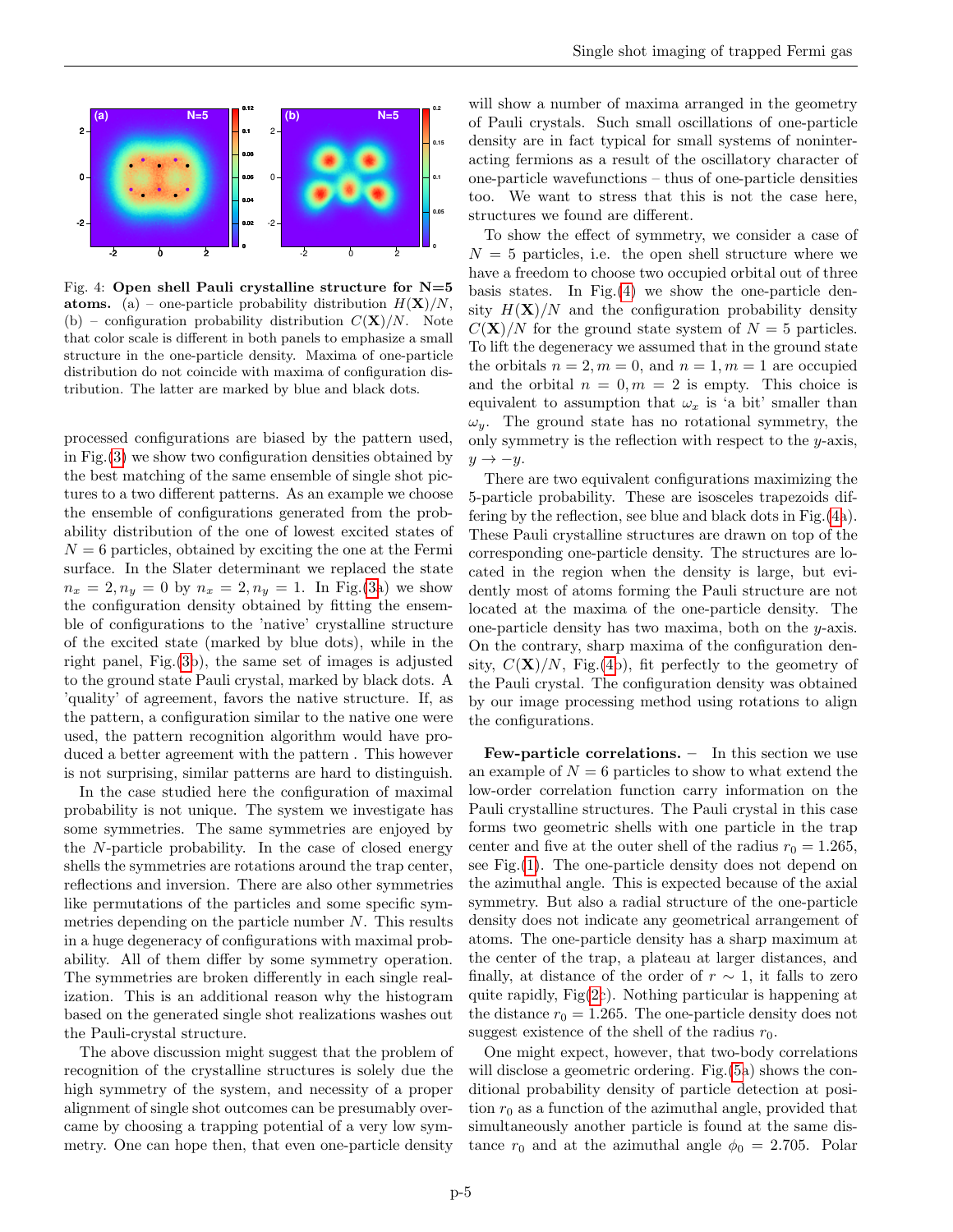

<span id="page-5-0"></span>Fig. 5: Probability density distribution functions. (a) - Two point correlation function - conditional probability density of detecting a particle at position  $r_0 = 1.265$  (i.e. the radius of the Pauli crystal) as a function of the azimuthal angle, provided that another particle is found simultaneously at  $(r_0, \phi_0 = 2.705)$ . Black scattered points result from the Monte Carlo simulations while the blue line is the exact analytic curve. Pauli blocking and kind of the Friedel oscillations can be seen. These small four maxima in the correlation function indicate emerging Pauli crystal structure (b) - Configuration density as a function of the azimuthal angle at the distance  $r = r_0$ obtained from the histogram of configurations generated by the Markovian random walk after our image processing (black line). Five maxima corresponding to the vertexes of the Pauli crystal are clearly seen. Note high contrast. Red line - the same function plotted for a thermal state corresponding to  $k_BT = \hbar\omega$ . Contrast is smaller.

coordinates  $r_0$  and  $\phi_0$  correspond to the location of one of the vertices of the Pauli crystal in Fig.[\(1\)](#page-1-0). What is clearly seen is the effect of the Pauli exclusion principle (Pauli blocking) - the probability of finding the second particle close to the first one is very small. In addition weak oscillations are seen; they are of the same type as the Friedel oscillations [\[14\]](#page-6-8) known in the case of electron gas. No clear structure resembling pentagon is visible in Fig.[\(5a](#page-5-0)), however four hardly distinguishable maxima of the correlation functions are seeds of emerging structure. The second order correlation function does not give enough evidence of existence of the Pauli crystal. In contrast, the image processing procedure described above, showing N-order correlations, unveils the crystalline structure. To support this statement we show in Fig.[\(5b](#page-5-0)) a cut through the configuration density function  $C(\mathbf{X})$ , Fig.[\(2d](#page-2-1)), along the circle of the radius  $r_0 = 1.265$ . Five distinct maxima indicate the most probable positions of particles arranged in a pentagon - the Pauli crystal. The contrast is very high.

An alternative approach to the Pauli crystals is based on the method of Javanainen [\[8\]](#page-6-2). In this approach the Pauli crystal should emerge from the hierarchy of the conditional probability functions. The starting point of this approach is to select a particle at position  $x_1$ , then use the conditional probability to select the second particle at position  $x_2$ , continue this way through three, four etc. conditional probabilities. One may expect that few particles will give hint on positions of all other particles. We verified this approach using example of 6 particles. In Fig.[\(6\)](#page-5-1) we show the result of this procedure. First, Fig.[\(6a](#page-5-1)) we se-



<span id="page-5-1"></span>Fig. 6: Emergence of a geometric structures in a course of a conditional measurement. Conditional density distributions of a ground state of a system of  $N = 6$  particles. Reference particles are marked by white dots. In every panel we show a higher order correlation function by adding a consecutive reference particle at the maximum of the preceding correlation function. All densities are normalized to the number of 'not frozen' particles. (a) One-particle density. (b) Conditional two-point probability of the same system - reference particle frozen at maximum of the function in (a), i.e. at  $\mathbf{r} = 0$ . (c) Three-point correlation function – two reference particles. (d) Four-point correlation function – three reference particles. (e) Five-point correlation function – four reference particles.  $(f)$ Six-point correlation function – five reference particles. Note emergence of the Pauli crystalline structure. While consecutive particles are located in the vertices of the Pauli crystal, the corresponding conditional density distribution peaks more sharply around the positions of the remaining vertices of the structure.

lected the first particle at the maximum of the one particle density. Corresponding one-particle conditional density shows a maximum along a ring of the radius of the Pauli crystal Fig.[\(6b](#page-5-1)). This is the first signature of the emerging structure. Next we chose the position of the second particle on this ring. In Fig.[\(6b](#page-5-1)) we plot a corresponding three-point conditional probability. Note a small structure appearing along the ring, Fig.[\(6c](#page-5-1)), in addition to clearly visible Pauli hole. When the third particle is chosen at the maximum on a ring, the Pauli structure of  $N = 6$ atoms system clearly emerges in higher order conditional distributions, Fig.[\(6d](#page-5-1))-Fig.[\(6f](#page-5-1)). The conditional approach to the high order correlation functions and emerging Pauli crystal structures is an independent test strengthening our confidence in the image processing method.

Comparison with other systems and experimental prospects. – Many other systems exist that contain atoms or molecules arranged in a regular geometric structure, like molecules, crystals, clusters. Also more exotic structures can be formed, e.g. Wigner [\[15\]](#page-6-9) and Coulomb crystals [\[16](#page-6-10)[–18\]](#page-6-11). In the context of ultra cold trapped atoms interacting via a short range contact potential, geometric